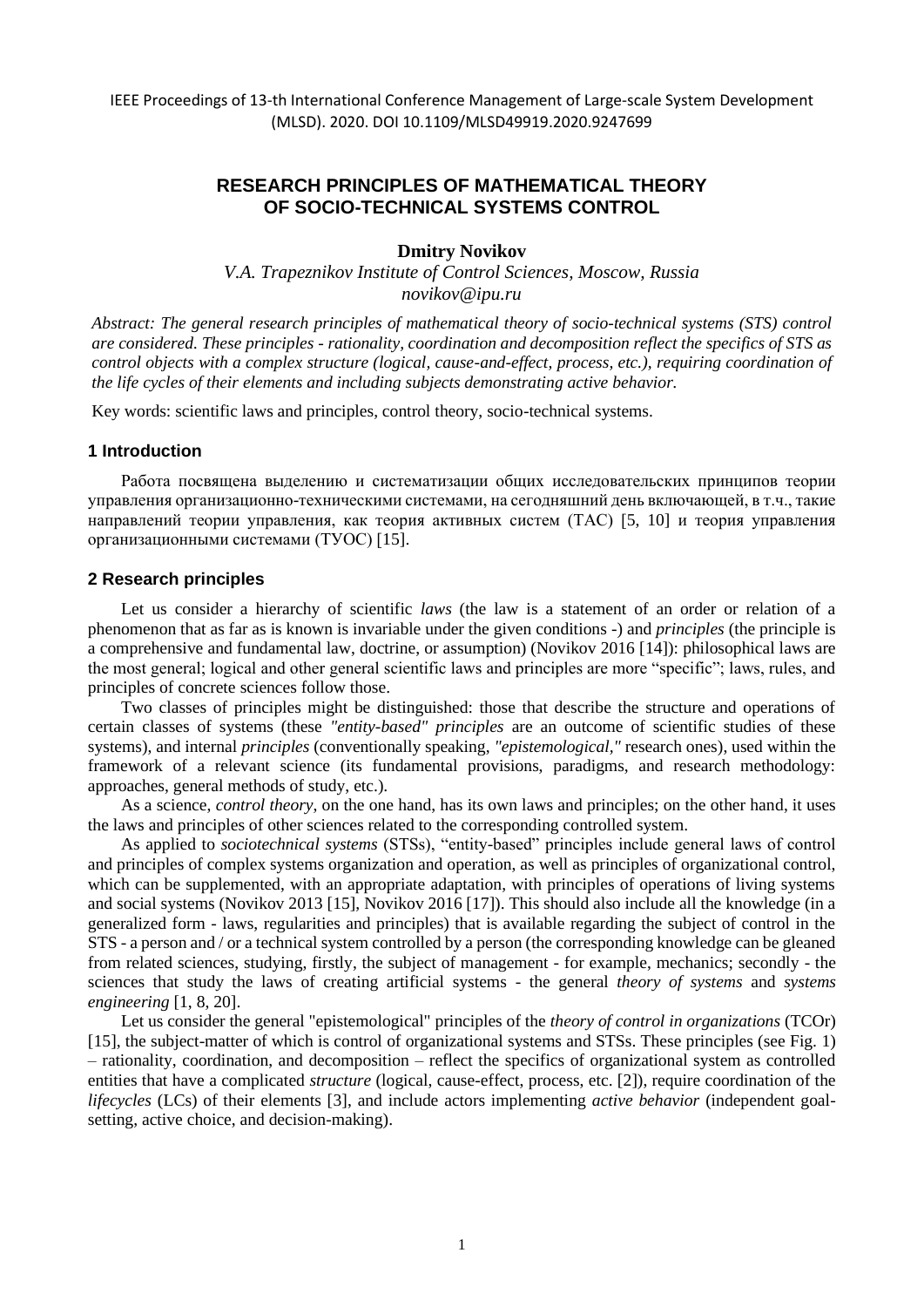

*Figure* 1. *Research principles of theory of control in organizations*

### **2.1 The principle of rationality**

The principle of rationality consists of the need to take into account and constructively model *the active behavior* of controlled and controlling actors of an STS, carried out in interaction with the environment and other active elements of the STS. This research principle includes a number of hypotheses.

The basic *hypothesis of rational behavior* is that an actor, taking into account all the *information* available to them, chooses actions that lead to an *output* of activity that they prefer most (Novikov 2013 [\[15\]](#page-3-2)). Decision theory, choice theory, and other related fields of science provide an apparatus to model and study such a choice. If an actor chooses solutions that are not optimal (the best among the feasible ones; the most effective one) but are rational (with an efficiency no less than a given one or differing from the maximum by no more than a given value), it is a case of *bounded rationality* (Simon 1969 [\[9,](#page-3-10) [19\]](#page-3-11)), which takes into account time spent on decision-making, as well as the cognitive capabilities of the actor.

If the output of an actor's activity depends not only on his/her actions but also on other factors, maybe uncertain ones, then, when making decisions, he or she must *eliminate uncertainty* (we distinguish between so-called *natural uncertainty* – related to environmental factors – and *game uncertainty*, dealing with the behavior of other actors).

The *determinism hypothesis* is that an actor seeks to eliminate (with all the information available to them taken into account) the existing uncertainty and to make decisions being fully aware (in other words, the final criterion that guides a decision-maker should not contain uncertain parameters) (Novikov 2013 [\[15\]](#page-3-2)).

In the case of game uncertainty studied by the apparatus of *game theory*, the *equilibrium principle* is used, according to which a combination of actions chosen by actors is effective and/or stable in one sense or another. In *hierarchical games*, the equilibrium actions by controlled actors depend on the actions of controlling actors (Germeier 1986 [\[7\]](#page-3-12)). In *reflexive games*, the equilibrium actions by actors also depend on their mutual awareness of natural uncertainty and on principles of behavior with regard to each other (Novikov and Chkhartishvili 2014 [\[16\]](#page-3-13)).

The use of the principle of rationality allows one to create a *model of controlled actors* to describe the dependence of their behavior on control parameters. With this model, it is possible to solve the *control problem* − the search for such feasible control actions that would ensure such a behavior of actors, controlled by a controlling actor, which is desired from the point of view of the latter.

#### **2.2 The principle of compatibility**

Since both controlling and controlled actors are active, then, by virtue of the hypothesis of rational behavior, each of them strives to achieve the best output for themselves. But, since their interests do not generally coincide, the *principle of compatibility* requires a compromise (taking into account the asymmetry of the roles of actors), i.e., *coordination of interests* (Burkov 1969 [\[5\]](#page-3-0), Novikov 2013 [\[15\]](#page-3-2)), and, in the general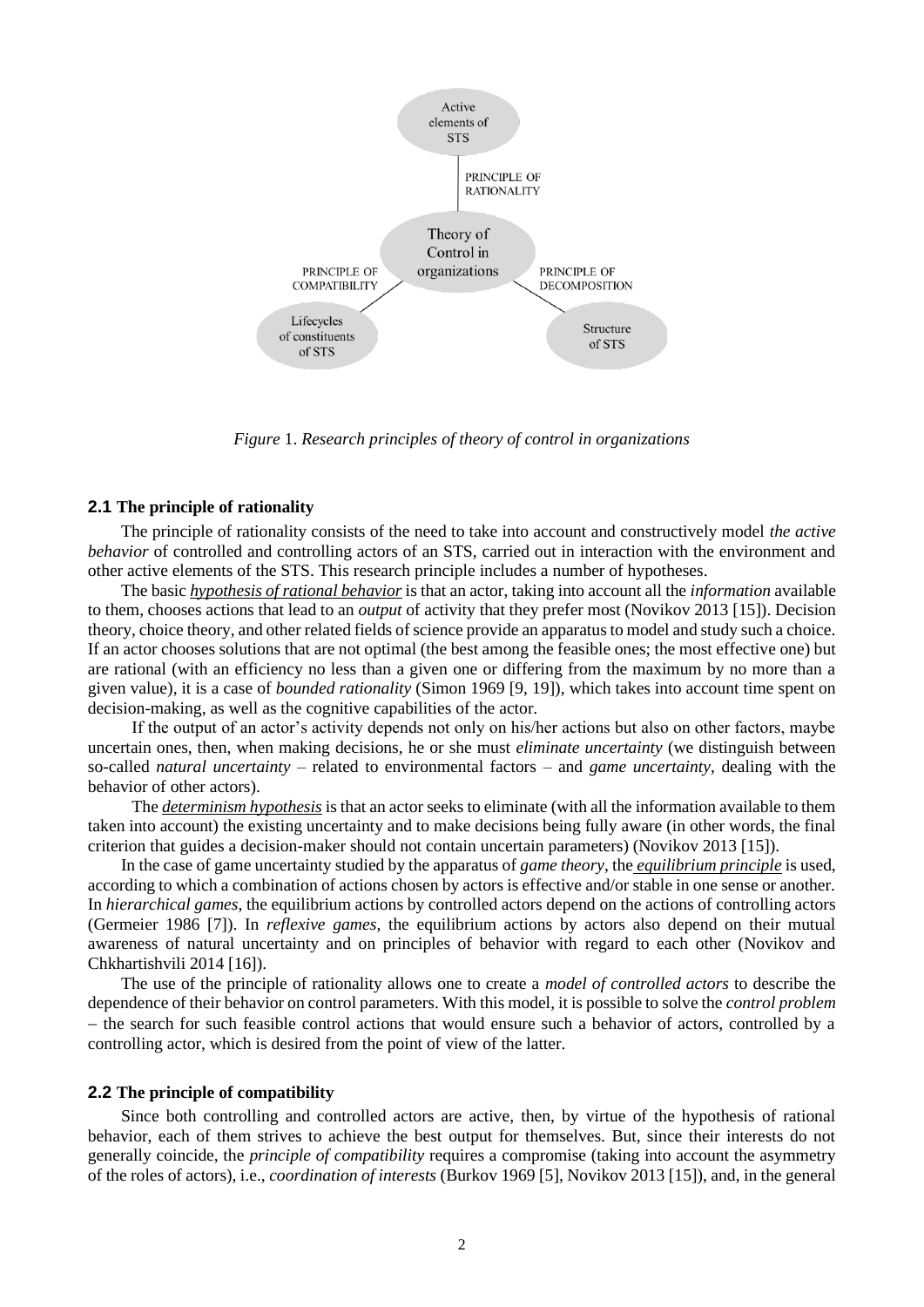case, compatibility of the lifecycles of all constituents of STS (including conditions, resources, preferences, and interests) [\[3\]](#page-3-9). [\[4,](#page-3-14) [10,](#page-3-1) [15,](#page-3-2) [18\]](#page-3-15)

The *principle of compensation* states that (in the case of a transferable utility, i.e., in an active system with side payments) an actor must be compensated by other actors for losses in productivity (gains, etc.) due to the fact that he or she chooses the actions according to the interests of other actors but not the best action for himself or herself (Novikov 2013 [\[15\]](#page-3-2)).

In incentive problems, the *principle of compatible control* states that a controlling actor can predict that a controlled actor choses only such actions that are profitable (with the control taken into account) for the latter (Burkov 1969 [\[5\]](#page-3-0)). The principle of compatible control allows one to guarantee a required behavior (within a certain range) of controlled actors (the coincidence of actions or results by controlled actors with *plans* – desirable from the point of view of the controlling actor), reducing the complicated game-theoretic problem to a simple optimization problem – one of *incentive*-*compatible planning*, i.e., the choice by a controlling actor of such coordinated states of actors, controlled by him/her, that are the most favorable to him/her.

In planning problems (when a principal makes decisions based on information reported by controlled agents), the *open control principle* (synonyms: *fair play principle* (Burkov 1969 [\[5\]](#page-3-0)) or *revelation principle* [\[13\]](#page-3-16)) directs a controlling actor (to ensure the accuracy of the information they receive) to make decisions that are the most beneficial to controlled actors by believing that information communicated by the latter is true.

In *systems with distributed control* (multiple controlling principals), the *principle of compromise* states that a stable outcome of the interaction of controlling actors is either a *Pareto-effective* situation for them or a "monopolization" of the subordinate actor by one of them [\[15\]](#page-3-2).

If the coordination principle allows solving control problems in an STS with a sufficiently simple, *basic* structure (one controlling actor and multiple weakly coupled controlled actors), then the next class of research principles makes it possible to reduce complex problems of control of STSs to a set of basic ones.

### **2.3 The decomposition principle**

The decomposition principle assumes that a control impact on a separate actor should be based on his or her observable actions and/or outputs of activity. Such control should provide him or her with a beneficial choice of actions desired by the controlling actor, regardless of other factors, namely:

- actions and outputs of activity of other actors (*principle of decomposition of agents' game*);
- a prehistory (*principle of decomposition of periods of functioning*);
- the technology of interaction of STS participants (*principle of technology decomposition*);

- a multilevel structure of organizational subordination (*principle of hierarchical decomposition*).

The possibility of such a decomposition is justified in [\[3\]](#page-3-9) for all of the above factors simultaneously.

Thus, the principle of decomposition makes it possible to reduce the problem of control of a multielement, multi-level, dynamic STS to a set of interconnected basic control problems.

### **3. Conclusion**

Joint implementation of the above classes of research principles (rationality, compatibility, and decomposition) – see Fig. 1 and Table 1 - is a universal tool for the definition and solution of STS control problems, taking into account the dynamics, the multiplicity of interrelated actors, the multilevel hierarchy, distributed control, uncertainty, technological constraints of cooperative activity, information exchange, and other factors.

Indeed, all known STS models are based on general research principles (see Table 1). Moreover, when considering these models, certain assumptions with respect to the properties of a researched STS are introduced.

| <b>General principles</b>      | Special hypothesis and principles          |
|--------------------------------|--------------------------------------------|
| <b>Rationality principle</b>   | Rational behavior hypothesis               |
|                                | Determinism hypothesis                     |
|                                | Equilibrium principle                      |
| <b>Compatibility principle</b> | Principle of compensation                  |
|                                | Principle of coordinated control           |
|                                | Principle of open control                  |
|                                | Principle of compromise                    |
| <b>Decomposition Principle</b> | Principle of decomposition of agents' game |
|                                | Principle of decomposition of periods      |

Table 1. Research principles of mathematical theory of socio-technical systems control